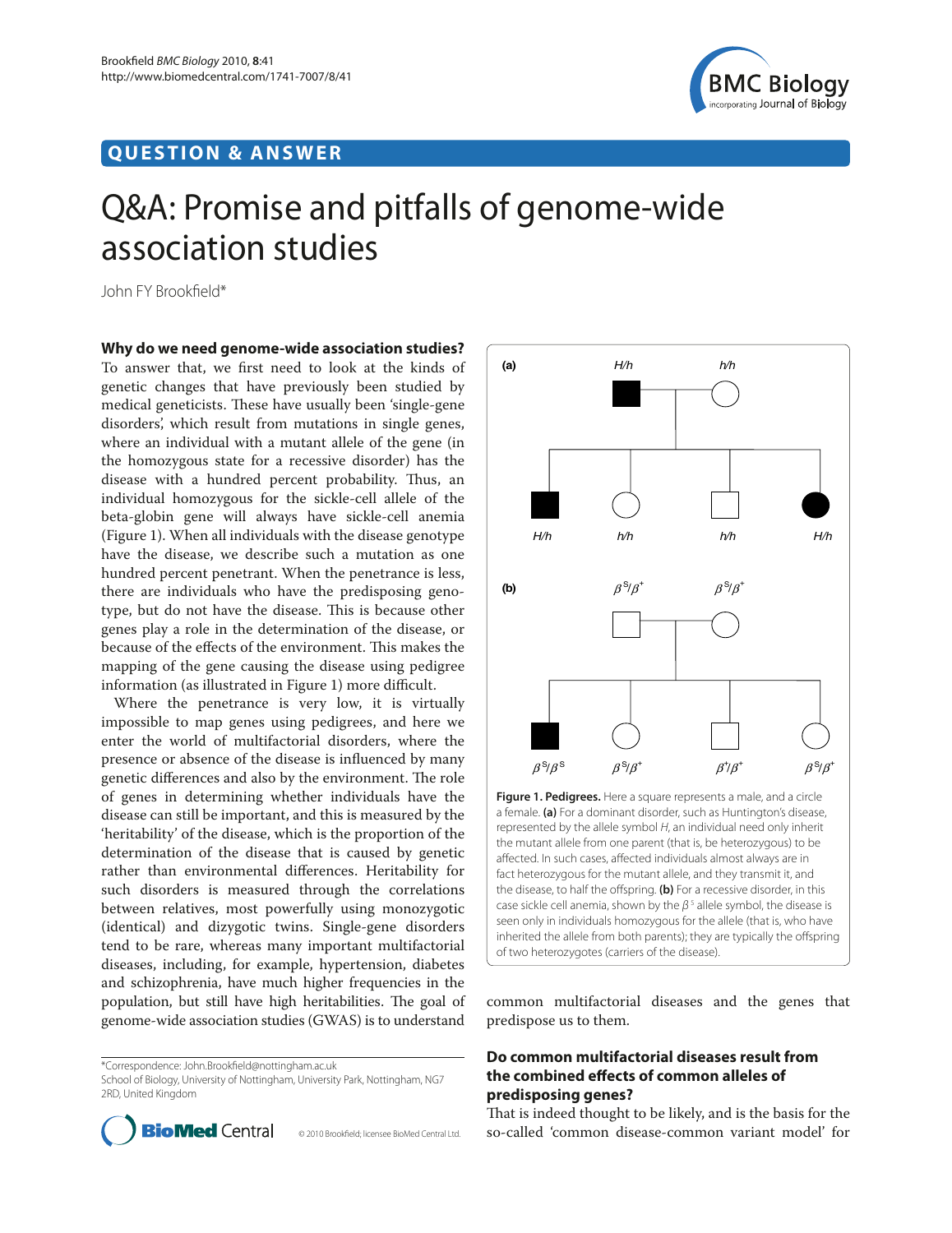multifactorial diseases. The suggestion is that, since the disease is common, its presence may arise from a set of predisposing alleles at multiple loci, each of which is itself common in the population.

### **If an allele predisposes us to a disease, how does it become common? Why has selection not operated to eliminate it?**

For single-gene disorders, we think of the frequency as typically depending on a 'mutation-selection balance'. Mutations at the disease locus arise all the time, and (in homozygotes for recessive mutations, or heterozygotes for dominant mutations) cause disease. The disease lowers an individual's ability to survive and breed (Darwinian fitness), and mutations are eliminated from the population by selection. Eventually, the population reaches an equilibrium frequency of the disease, where the rate of loss of the disease alleles by selection is exactly balanced by the rate of gain of disease alleles by mutation. It follows that diseases with high mutation rates (such as Duchenne muscular dystrophy) are more common than diseases with lower mutation rates. Also, a disease that has a small effect on Darwinian fitness, such as one that has its effects after reproduction, will have a higher equilibrium frequency than a disease with a lethal effect in childhood. As I have said, single-gene disorders are rare: the mutation rate is relatively low, and selective pressure against them relatively strong.

Multifactorial diseases, by contrast, can be common, for a number of reasons. First, it is important to remember that an allele that predisposes to a multifactorial disease is only affected by selection to the extent that the frequency of the disease is higher in individuals with that allele than in individuals lacking it, and if it has only a small effect on the probability of the disease, the selection against it is correspondingly reduced. There is also a difference in the relevant time scale for multifactorial against single-gene disorders, which are typically caused by relatively recent mutations. A common allele predisposing us to a multifactorial disease could have arisen tens or hundreds of thousands of years ago, and may have become common in an environment that is very different from that in which we now live. Perhaps the selection operating at that time, particularly on diseases of old age, was very different from that prevailing now. There can also be gene-environment interactions, where an allele might produce a disease only in people living in a modern environment. There is also the possibility that the allele that predisposes to a disease may have other, beneficial effects. (Such an allele is described as 'pleiotropic'.) The overall effect of the allele on fitness might then be very slight or could indeed be positive. Finally, the process of random genetic drift can raise the frequencies of alleles that predispose to disease, and this could have been common during the rapid increases in population size of modern humans as they spread from their origins in Africa during the last 150,000 years.

#### **How exactly can genome-wide association studies (GWAS) make it possible to identify the predisposing genes in multifactorial diseases?**

This approach is driven by the new technologies that allow tens or hundreds of thousands of polymorphisms, usually single-nucleotide polymorphisms (SNPs), to be assessed simultaneously. This technique is applied to a set of cases (individuals with the disease) and a set of matched controls, and differences in the frequencies of SNPs between the two groups are assessed in order to identify SNPs that may be associated with the disease. With so many SNPs being tested, the situation is a bit tricky statistically as there is a danger of false positive associations - that is, associations that occur purely by chance and not because the SNP is linked to the disease. So, generally, the significance is adjusted on the basis of getting a 'false discovery rate' of 5% - that is, of all the SNPs called as being associated with the disease, it is expected that only 5% will be truly unassociated SNPs showing an association by chance in the samples.

#### **Wait! - What is a polymorphism? Is it a kind of mutation?**

This is a question with a slightly complex answer. Population geneticists have long used the term for genetic variation where, at a particular genetic locus, or, ultimately, base pair, there are two or more genetic variants where the commonest has a frequency below around 95%. In other words, it is a situation where there is not a single normal (wild-type) allele with one or more rare variants - in which case the rare variant base pairs would be called mutations. What makes the answer slightly complex is that there has recently and occasionally been a subtle change in the use of the term. Thus, if, at a given base pair, 90% of alleles have a T and 10% have an A, we say that there is a SNP - a single nucleotide polymorphism - at that base. However, occasionally, some describe this in an asymmetrical way - in which the A is said to be a polymorphism and the T is not.

# **So the idea is that the SNPs identify predisposing alleles and thus the biological basis of the disease?**

Ultimately, yes. But there are also practical benefits just to having a way of identifying individuals at risk without knowing the mechanism. For many multifactorial diseases, treatments and tests are available that are offered on the basis of calculated risk. Thus, a diagnostic test might be carried out on an individual whose lifestyle, age, family history and other factors added up to a 22% risk of a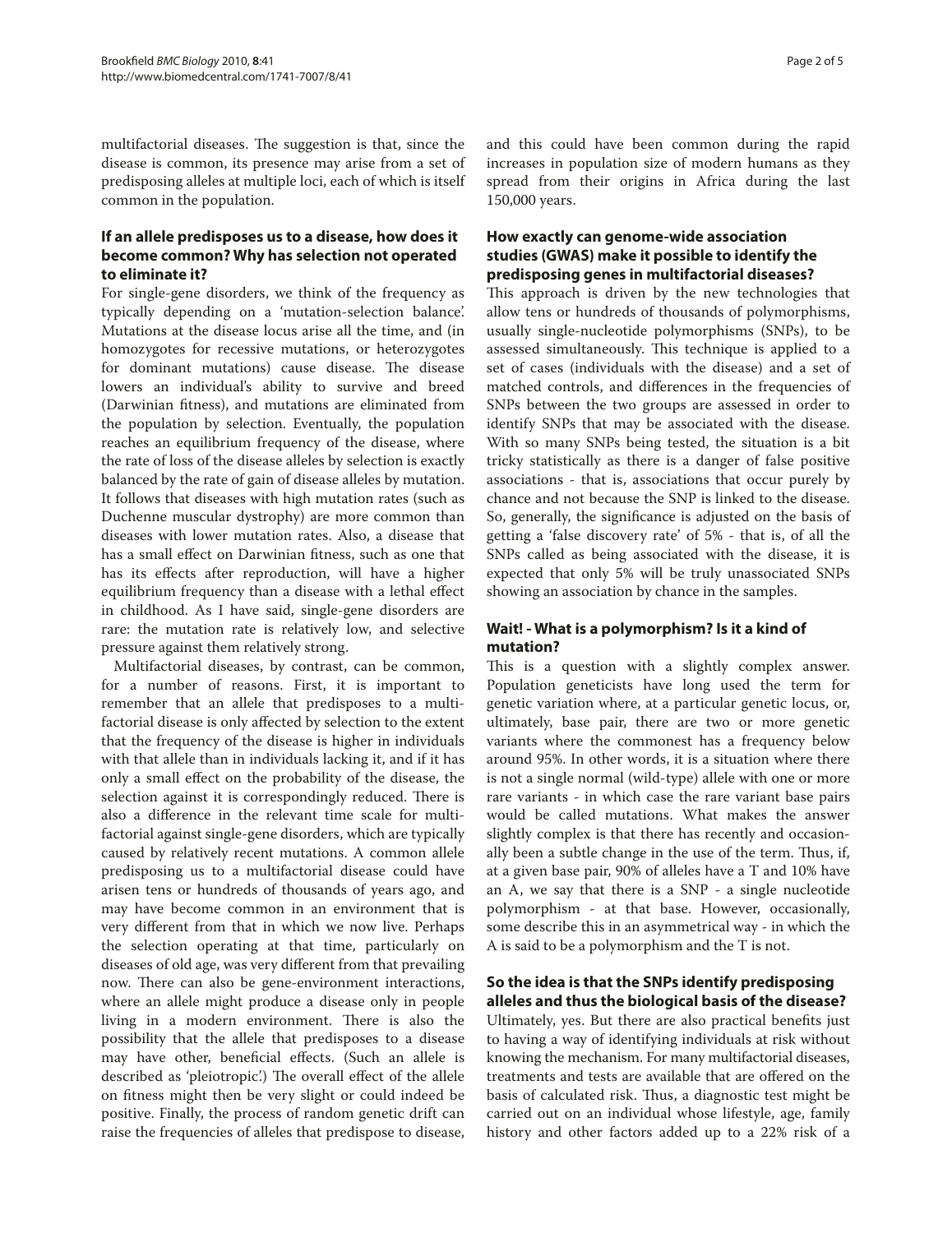condition, but such a test might not be offered to someone with an 18% risk. The additional information about risk that is supplied by genotype can allow a more precise targeting of tests to those individuals who are truly most at risk.

One hope is that there could be different treatments for a given disease, designed for those with differing underlying genetic causative factors. Thus, if one patient with a multifactorial disease has predisposing alleles A, C and E, while another patient with the same disease has predisposing alleles B, D and F, then it could be that the best drug treatments for these two patients are different even though their symptoms are not, because of the different etiologies of their diseases. This is what is known as personalized medicine.

But, more fundamentally, the identification of causative loci in GWAS can indeed give insight into the biology of the disease. An allelic difference detected in GWAS might only have a weak effect on the probability of getting the disease. But the modest effect seen may be slight not because the gene involved is unimportant in the pathway that leads to the disease, but because the alleles involved might both be functional alleles showing only subtle, quantitative differences in their action. The importance for treatment of the identification, through a disease association, of a gene or a pathway might well outstrip the importance of the effect of allelic differences at that gene on disease risk.

#### **So are you implying that the SNPs associated with disease are directly causing defects in predisposing genes?**

No. The simplest way in which a genetic variant, such as a SNP, can be associated with an increased risk of disease is indeed if such a variant directly causes the elevated risk. But it is much more likely, in any given case, that the SNP being investigated is associated with other genetic differences which, in fact, determine the risk. In population genetics terms, we say that the marker investigated (in this case the SNP) is in linkage disequilibrium with the genes causing the disease. Unfortunately, because of the ways that linkage disequilibrium can arise, this does not always help us to find the culprit gene.

#### **So how does such linkage disequilibrium arise?**

There are many ways in which this can happen. One simple way is through population substructure. Thus, if a population consisted of a mixture of individuals with African and European ancestry, for example, and the disease was commoner among those with European ancestry, then, if one took a random sample of cases and a random sample of controls, the cases would be enriched for people with European ancestry, and all the SNPs that showed differences in frequency between Europeans and Africans would also differ between cases and controls, even though almost all would be unlinked to any genes actually causing the disease.

#### **So does that mean that if you are looking at GWAS across populations, you are likely to be led astray by genetic differences between the different populations?**

This is a danger, but it can be prevented, in principle, by matching the ancestry of cases and controls. Thus, each time you include an affected individual (a 'case') who has a particular ancestry, you add a control with a similar ancestry. This means that the cases and controls will come from the same mix of ethnic groups, and differences in the frequency of the disease between groups will not create false positives. Even when you do this, however, it is possible you may be led astray by cryptic population stratification.

#### **What is cryptic population stratification?**

While it could be straightforward to ensure equal numbers of individuals with European versus African ancestry in the cases and controls, there will be subpopulations within these populations, which will be harder to match. Any SNP that shows a very great frequency variation between populations is at risk of being flagged up as being associated with a disease if the populations themselves show differing frequencies of the disease.

#### **How else can linkage disequilibrium be generated?**

Other ways in which linkage disequilibrium can arise involve physical linkage, where the marker is found at a chromosomal locus that is near the genetic difference actually causing the disease. This is the kind of linkage disequilibrium that GWAS is searching for. While linkage disequilibrium is not the same as physical linkage, variants that are linked in the sense of being close together on the chromosome are much more likely to be associated than are physically unlinked variants, because a chromosomal recombination event would be required to separate them, and this does not happen very often, especially if the SNP and the disease gene are very close to one another. New mutations can remain associated with physically linked variants for hundreds of generations.

So, if there is a strong association in a well matched sample between a SNP and the disease, the best guess is that there is a causative allele tightly linked physically to (and in linkage disequilibrium with) the SNP. The effect of the causative locus on the probability of getting the disease can be approximately estimated though the odds ratio associated with the SNP.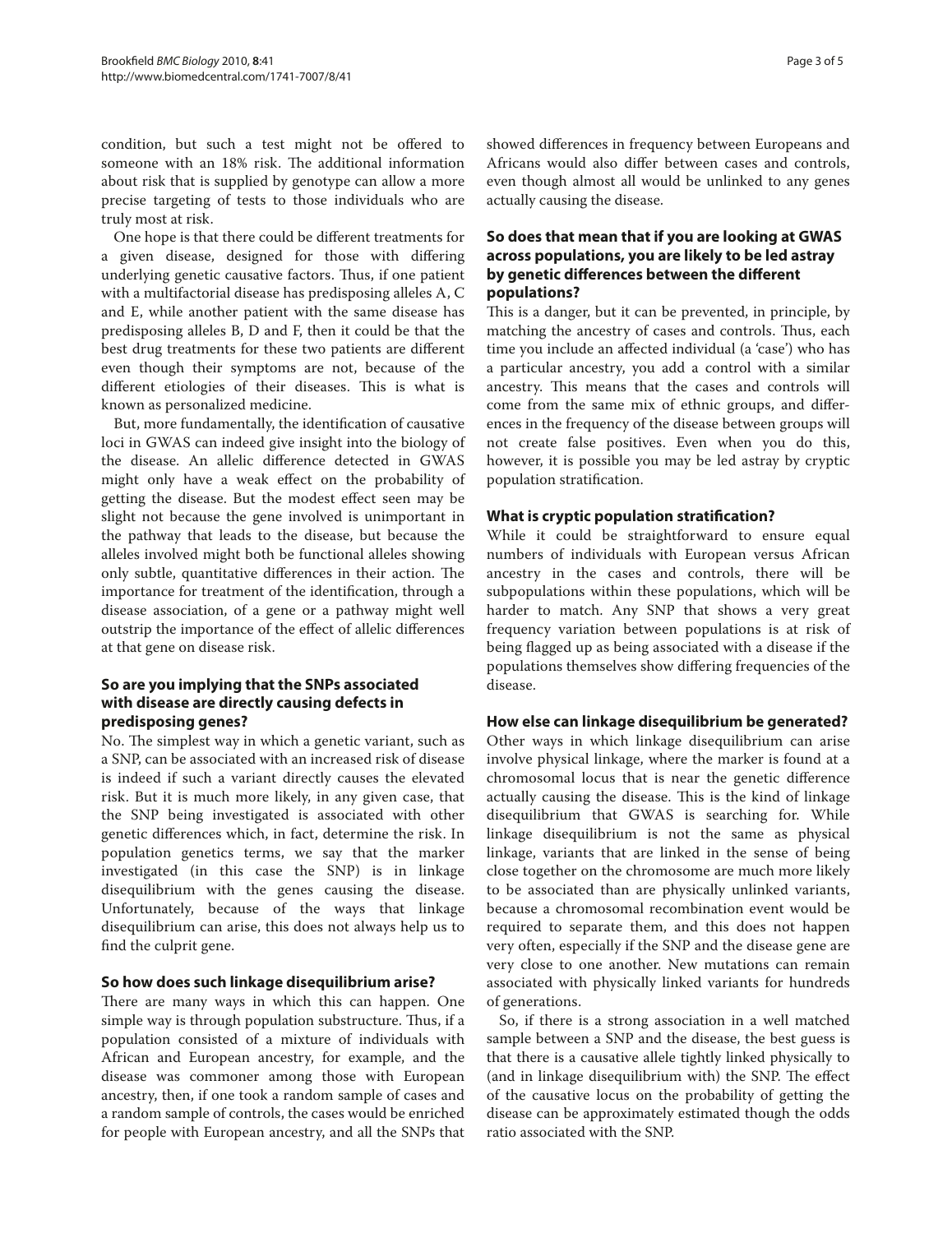#### **What is an odds ratio?**

The odds ratio is simply the probability of having the disease given one genotype at a SNP (or other genetic variant) divided by the probability of having the disease given another genotype at the SNP. In a statistical sense, it is a measure of the effect size, rather than a significance value. So, as sample sizes go up, the odds ratios should become more accurate, and the evidence that odds ratios differ from one (with an odds ratio of one implying no genetic effect) should become more statistically significant. As very large numbers of cases and controls are now included in genome-wide association studies, more and more loci are found to show associations, and loci with low effect sizes (under 1.5) start to be detected with statistical confidence. Thus, for example, more than 30 loci have been identified as being associated with risk of Crohn's disease.

## **What is meant by the 'missing heritability' people seem to be talking about?**

This is the mystery at the heart of results from genomewide association studies. Each of the SNP loci showing a disease association has a frequency in the population and a genetic effect (measured by the odds ratio). From the frequency of the marker and the effect size it is possible to calculate the contribution that this locus would make to the total genetic determination (the heritability) of the disease. One can then sum the effects of all the loci discovered, to assess their combined genetic influence. But, almost always, this genetic influence is much less than the influence measured by the heritability. The 32 loci shown to affect Crohn's disease risk collectively explain only 20% of the heritability for the disease, for example. There must be some genetic explanation of the missing 80% of the heritability that is not being detected by the GWAS approach.

#### **Where might the missing heritability be?**

The GWAS methodology is designed to detect the effects of causative genetic loci where the rarer allele still has a reasonable frequency in the population (greater than 5%). If there are genetic loci influencing the trait where the rare allele has a frequency under 5%, or even under 1%, the GWAS technique is unlikely to be able to detect these loci. One idea about the cause of the missing heritability is that this is supplied by mutant alleles at very many loci, the majority of which are very rare. In a sense, we are back in the world of single-gene disorders, at least to the extent that the individual predisposing loci have rare variants, created by fairly recent mutations and on the way to elimination by selection. It should be said that another possibility is that there are many other loci with common causative alleles, but alleles with low odds ratios (that is, small effects), which will only be detected in even larger samples of cases and controls, and it is these that supply the missing heritability. There will also be an underestimation of the genetic effect of the known loci since they are represented by their surrogate linked SNPs, and the true effects of the causative alleles themselves could be greater.

#### **So is this what is meant by genetic heterogeneity?**

Yes, exactly. In general terms, genetic heterogeneity in disease causation means that the disease may be caused by different genes in different individuals. In the case discussed above, if there are very many loci that have rare alleles that are causing the disease, there will be very great differences between the genotypes of affected individuals, and it will be hard to detect the individual causative loci.

#### **But if the variants causing the disease are rare, why are the diseases common?**

As I say above, fitness-lowering mutations at a locus in mutation-selection balance should not be common, because selection is quantitatively stronger than mutation. However, disease mutations are commoner in loci such as the dystrophin locus, which is very large and has a correspondingly high mutation rate, which explains the comparatively high incidence of Duchenne muscular dystrophy. There is only one gene that can mutate to alleles that cause Duchenne muscular dystrophy, but it may be that, for common multifactorial disorders, there are very many loci that can mutate to alleles that contribute to producing the disease symptoms. So the total mutation rate for some conditions, such as schizophrenia, may be high because so many loci can mutate to predisposing alleles. In effect, it is a question of target size.

#### **What are the achievements of GWAS so far?**

There are cases of important causative variants being identified by GWAS. The GWAS approach is hypothesisfree, in that it looks at very many SNPs simultaneously rather than focusing on loci whose biology suggests that a causal relationship to the disease is likely. The result of this is that, since each SNP tested constitutes a separate hypothesis test, very significant associations are needed in order to rule out false positives. Thus, sample sizes have to be large in order to find variants with low odds ratios. However, in a study of age-related macular degeneration, a sample of only 96 cases and 50 controls identified an important causative variant in the complement factor H gene. Two of the three most significant associations came from SNPs in an intron of this locus and they were themselves significantly associated with a tyrosine-histidine substitution encoded in exon 9 of the gene, which was inferred to be the causative SNP. The finding of the causative SNP in such small